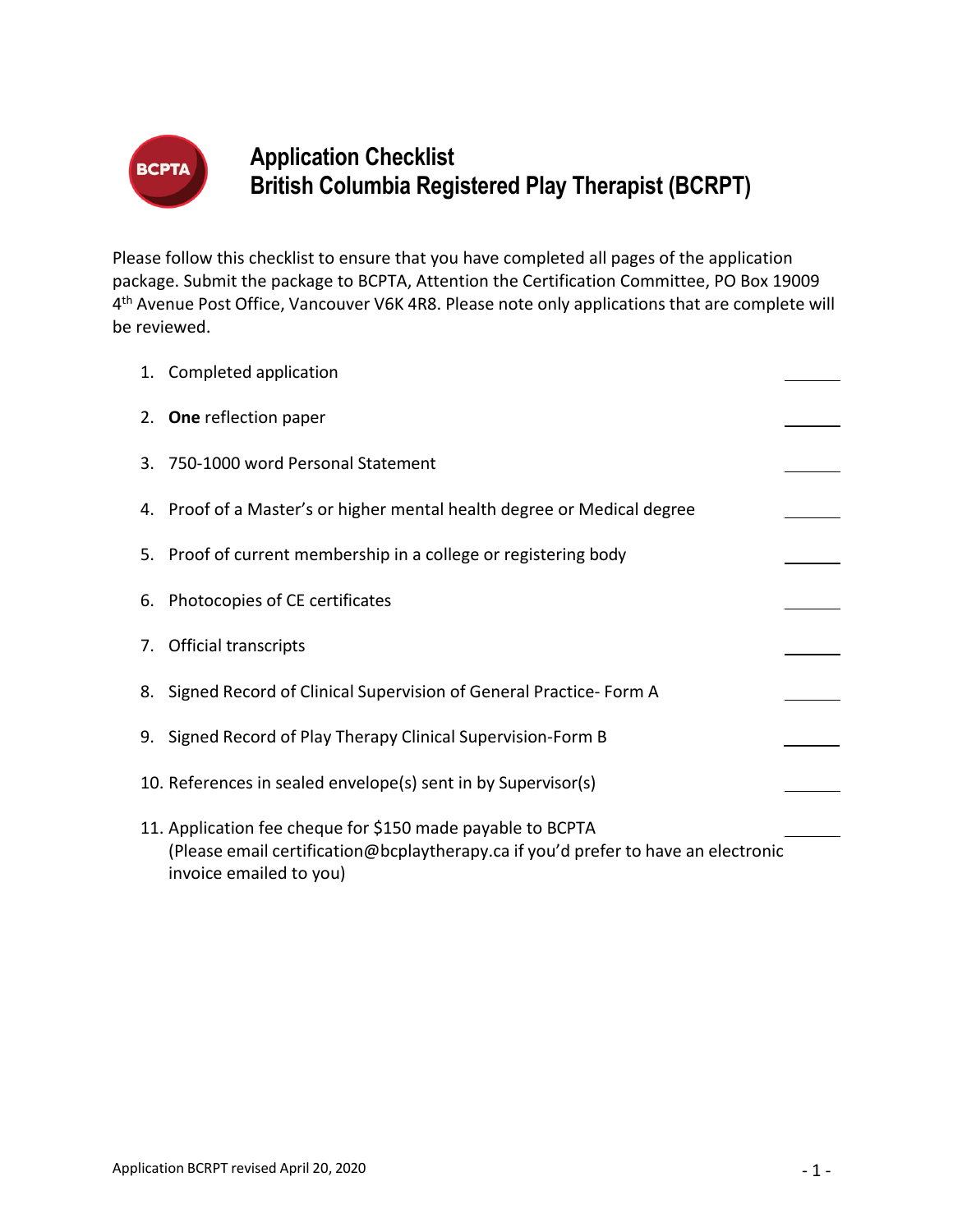

### **Credentialing Application British Columbia Registered Play Therapist (BCRPT)**

#### **APPLICANT INFORMATION**

| Primary telephone number: National Assembly Primary telephone number: |  |
|-----------------------------------------------------------------------|--|
|                                                                       |  |
| BCPTA Member: Yes O No O                                              |  |

Registering Body (e.g. College of Social Workers/Psychologists, BCACC, CCPA, etc.):

*Submit Copy of current Registering Body Certificate with your application*

### **VERIFICATION OF GRADUATE DEGREES AND CORE CONTENT COURSEWORK**

Attach a copy of your graduate transcript(s) issued by an institute of higher education. For certification as a BCRPT, you must have at minimum, a Master's degree in mental health or a Medical degree, including a supervised practicum. Your graduate or higher degree must be from an accredited institution.

| Master's: Degree | <i>Institution</i> | Year |
|------------------|--------------------|------|
|                  |                    |      |
| Doctoral: Degree | <b>Institution</b> | Year |

On your transcript(s), please **highlight and number the courses** that satisfy the five (5) core content areas noted below.

### **Required Core Content Areas**:

- *1. Child Development*
- *2. Theories of Personality: Understanding of Personality Development*
- *3. Principles of Psychotherapy*
- *4. Child & Adolescent Psychopathology/Abnormal Child Psychology*
- *5. Ethics (include the ethics of working with children and families)*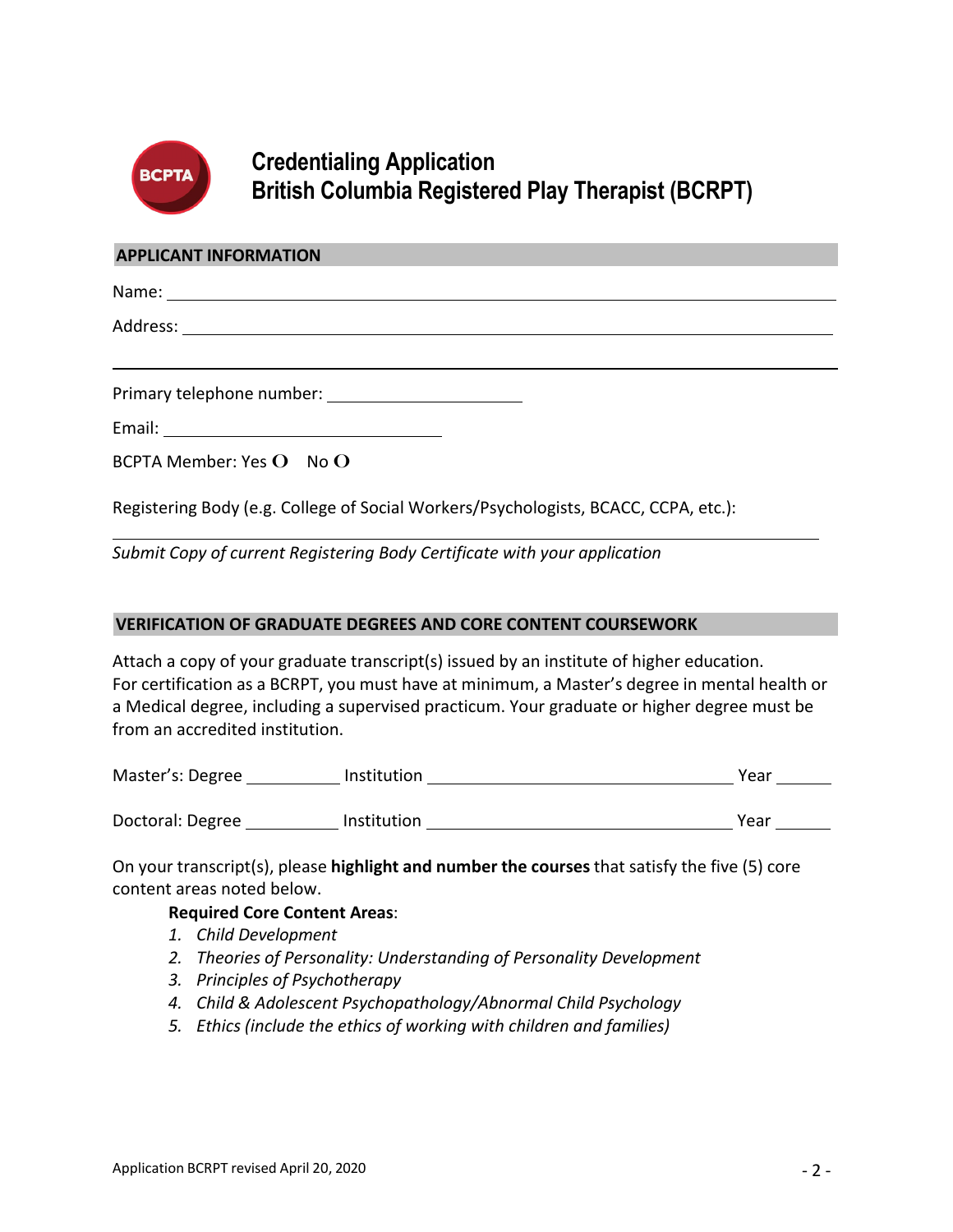#### **PLAY THERAPY TRAINING**

- 1. **180 CE hours** of play therapy specific instruction from institutions of higher education or BCPTA-approved providers in the following areas (APT CEs and CAPT Foundation Training CEs accepted). Other CE hours will be considered on an individual basis but the course must have one for the following in its description: play therapy, expressive art therapy, creative arts therapy, sand tray therapy, or sandplay therapy.
	- Play Therapy History: **minimum 3 hours needed**
	- Play Therapy Applications (Special Populations i.e. families, anxiety, trauma): **minimum 18 hours needed**

**\*\*\****The remaining 159 CE hours need to include the following areas (no minimum)*

- Play Therapy Theories (and research)
- Play Therapy Techniques or Methods **\***Please note: *a maximum of 50 non-contact hours (=online)* will be accepted *\*\*Submit photocopies of CE certificates with your application.*

| Workshop or Program Title<br>-Indicate Play Therapy content<br>area after the title:<br>H=History, SP=Special<br>Populations, Th=Theories, T/M=<br>Techniques or Methods | Sponsoring<br>Organization<br>(BCPTA,<br>CAPT, JI) | Number of Hours.<br>Indicate<br>C=contact<br>NC=non-contact hrs<br>(online) | Date(s)<br>Course<br>Taken | *Indicate<br><b>APT</b> or<br><b>CAPT</b><br><b>CEUs</b> |
|--------------------------------------------------------------------------------------------------------------------------------------------------------------------------|----------------------------------------------------|-----------------------------------------------------------------------------|----------------------------|----------------------------------------------------------|
|                                                                                                                                                                          |                                                    |                                                                             |                            |                                                          |
|                                                                                                                                                                          |                                                    |                                                                             |                            |                                                          |
|                                                                                                                                                                          |                                                    |                                                                             |                            |                                                          |
|                                                                                                                                                                          |                                                    |                                                                             |                            |                                                          |
|                                                                                                                                                                          |                                                    |                                                                             |                            |                                                          |
|                                                                                                                                                                          |                                                    |                                                                             |                            |                                                          |
|                                                                                                                                                                          |                                                    |                                                                             |                            |                                                          |
|                                                                                                                                                                          |                                                    |                                                                             |                            | <b>Total hrs</b><br>this<br>page=                        |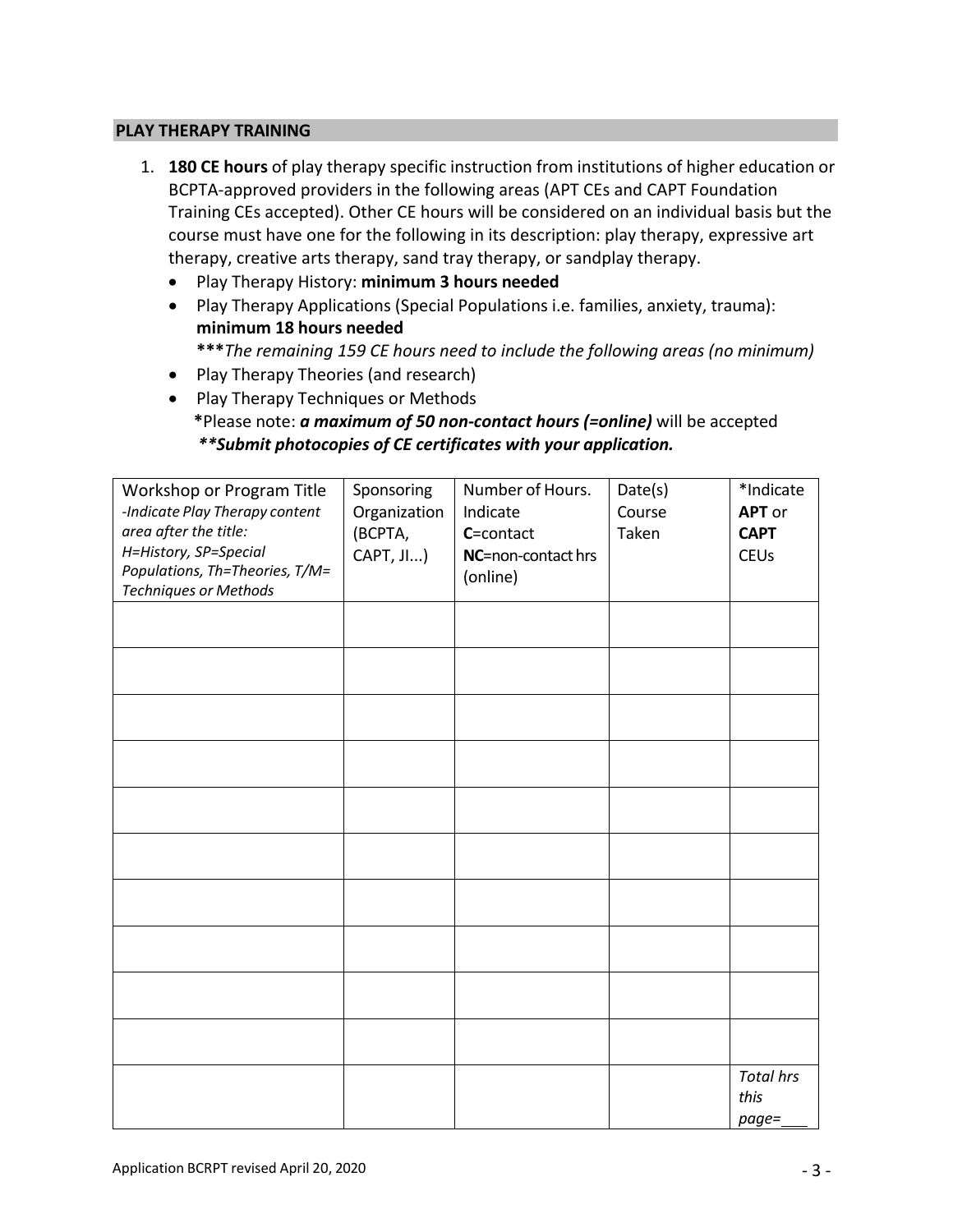| Workshop or Program Title<br>-Indicate Play Therapy content<br>area after the title:<br>H=History, SP=Special<br>Populations, Th=Theories, T/M=<br>Techniques or Methods | Sponsoring<br>Organization<br>(BCPTA,<br>CAPT, JI) | Number of Hours.<br>Indicate<br>C=contact<br>NC=non-contact hrs<br>(online) | Date(s)<br>Course Taken | *Indicate<br><b>APT</b> or<br><b>CAPT</b><br><b>CEUs</b> |
|--------------------------------------------------------------------------------------------------------------------------------------------------------------------------|----------------------------------------------------|-----------------------------------------------------------------------------|-------------------------|----------------------------------------------------------|
|                                                                                                                                                                          |                                                    |                                                                             |                         |                                                          |
|                                                                                                                                                                          |                                                    |                                                                             |                         |                                                          |
|                                                                                                                                                                          |                                                    |                                                                             |                         |                                                          |
|                                                                                                                                                                          |                                                    |                                                                             |                         |                                                          |
|                                                                                                                                                                          |                                                    |                                                                             |                         |                                                          |
|                                                                                                                                                                          |                                                    |                                                                             |                         |                                                          |
|                                                                                                                                                                          |                                                    |                                                                             |                         |                                                          |
|                                                                                                                                                                          |                                                    |                                                                             |                         |                                                          |
|                                                                                                                                                                          |                                                    |                                                                             |                         |                                                          |
|                                                                                                                                                                          |                                                    |                                                                             |                         |                                                          |
|                                                                                                                                                                          |                                                    |                                                                             |                         |                                                          |
|                                                                                                                                                                          |                                                    |                                                                             |                         |                                                          |
|                                                                                                                                                                          |                                                    |                                                                             |                         |                                                          |
|                                                                                                                                                                          |                                                    |                                                                             |                         |                                                          |
|                                                                                                                                                                          |                                                    |                                                                             |                         |                                                          |
|                                                                                                                                                                          |                                                    |                                                                             |                         | <b>Total hrs</b><br>this page<br>$\equiv$ 1000 $\pm$     |
|                                                                                                                                                                          |                                                    |                                                                             |                         | <b>Total hrs</b><br>from both<br>pages<br>$\equiv$       |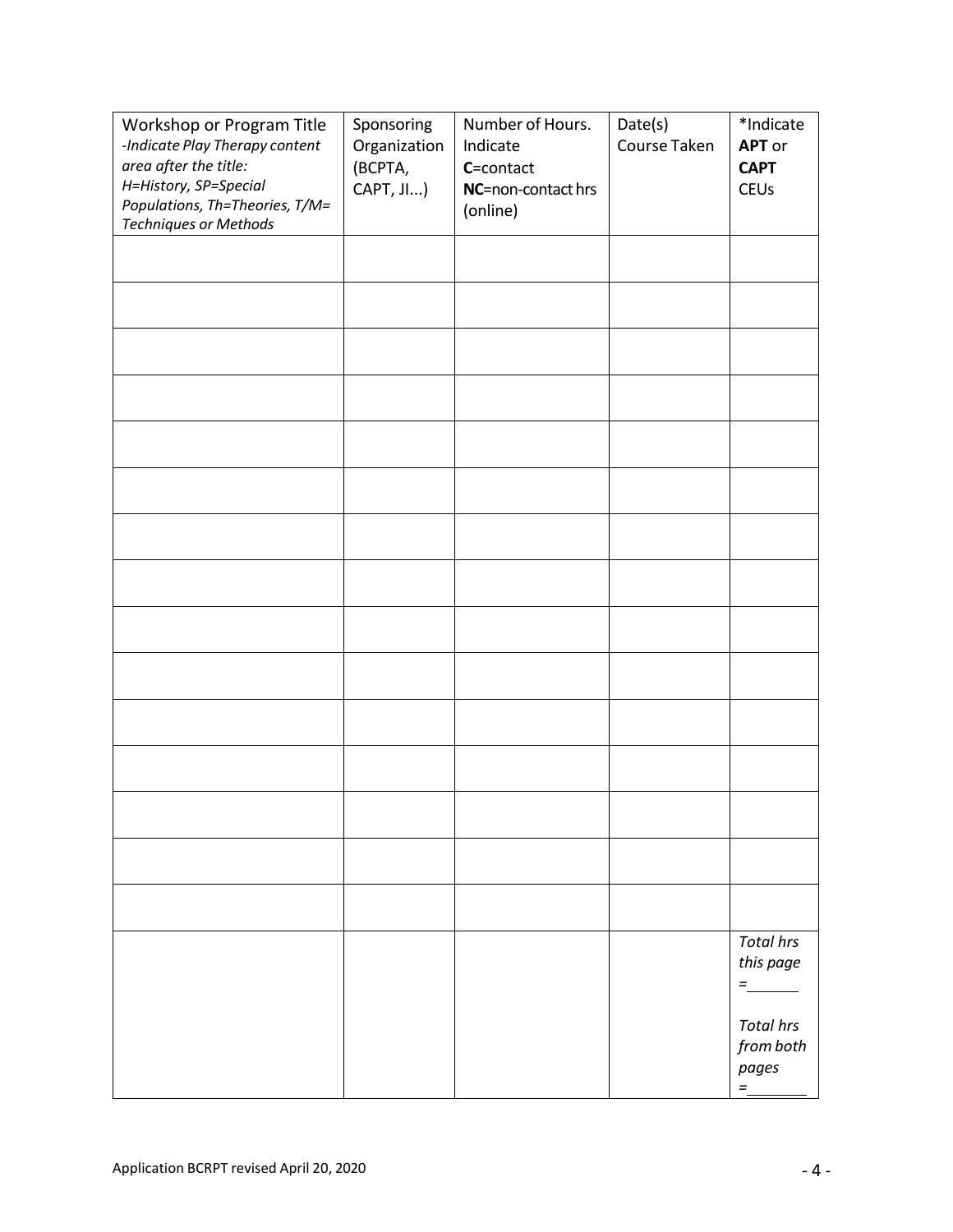2. The applicant is required to choose **one workshop** and write a reflection paper for it. *Please note that APA format is not required.*

### **Reflection Paper Criteria:**

A 750-word document containing the following information:

- Name and date of the workshop and name of the presenter
- A brief summary of the workshop content
- 3 things that the presenter explained that resonated with the participant
- How the participant intends to apply those 3 things in their own work in a clinical setting
- One thing that the presenter discussed that the participant disagreed with, had reservations about, or would only apply in limited circumstances. Please give details.

\**Please note that the applicant may provide this information in another agreed-upon format if written output is a barrier. Please contact* [certification@bcplaytherapy.ca](about:blank) *for details*.

### **SUBMISSION OF PERSONAL STATEMENT**

Submit a 750-1000 word personal statement (attached to this application) detailing how your theoretical orientation informs your approach in a specific case example. Please ensure client confidentiality. *Please note that APA format is not a requirement.*

### **REFERENCES**

A maximum of 2 reference forms are required

- I. If the applicant had a single credentialed supervisor (BCRPT-S, RPT-S, CPT-S) for all 50 play therapy supervision hours, only 1 reference form is needed
- II. If the applicant had more than one supervisor, a minimum of 1 reference form is needed from the credentialed supervisor

**The referee fills in the reference form and mails it in. Reference forms are not to be returned in the applicant's package**.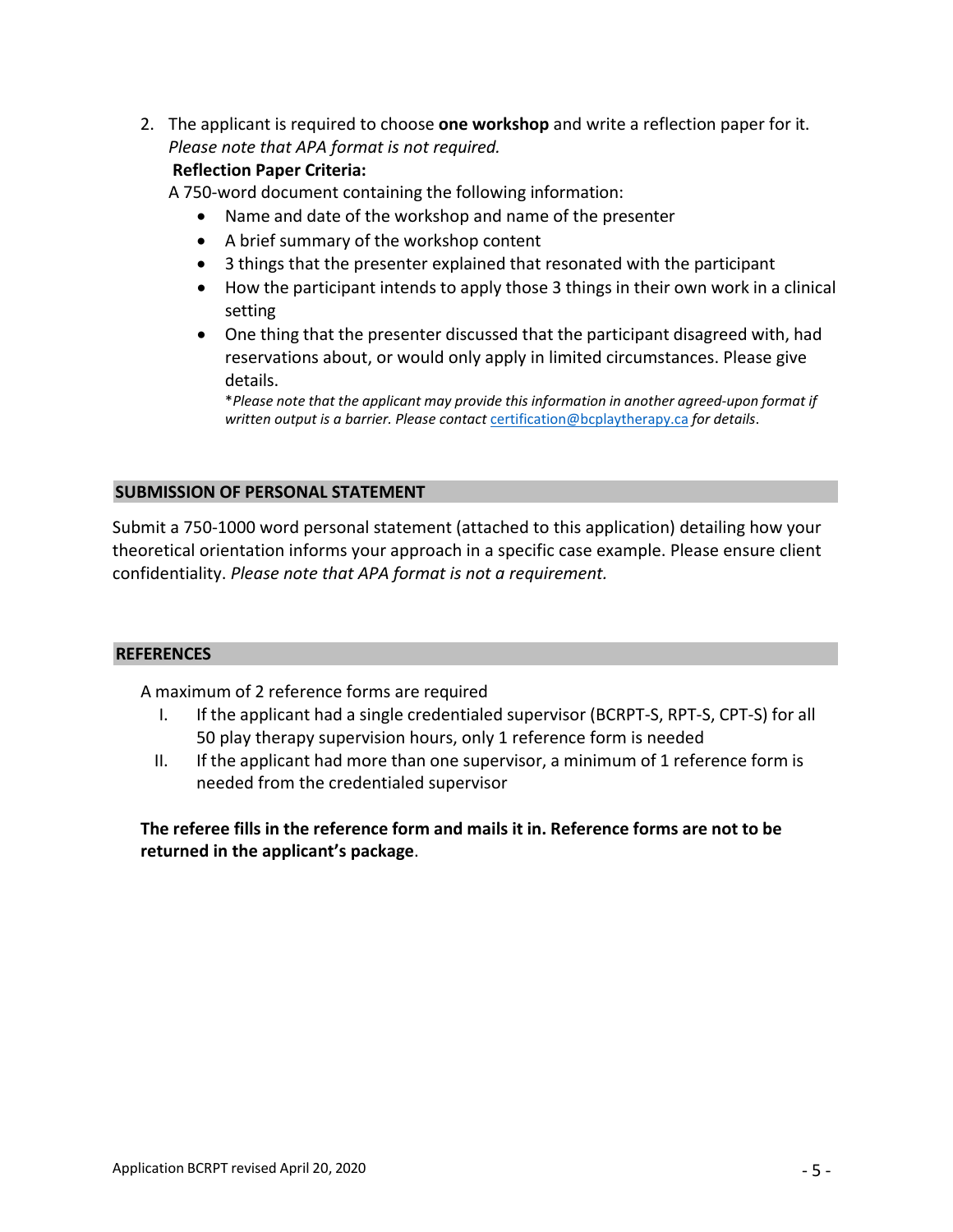

## **Clinical Supervision Record BCRPT Applicants - Form A British Columbia Registered Play Therapist (BCRPT)**

Form A records the 1500 client hours of general clinical practice (150 hours of supervision) supervised by an un-credentialed or credentialed (RPT-S, CPT-S, BCRPT-S) Supervisor

*\* For Play Therapy Certification Purposes, an Un-credentialed Supervisor is a Clinician in a Supervisory capacity who has a Master's degree or Doctoral degree in Counselling Psychology (or a Medical degree) and is not a Registered Play Therapy Supervisor*

Please note:

- I. You must complete 2000 direct hours of supervised clinical practice
- II. No more than 1000 hours may be acquired prior to the completion of a Master's or Medical degree (i.e. during practicum/internship)
- *III.* **At least 500 of these hours must be supervised practice specific to play therapy**  completed post-Master's or Medical degree. These must be direct client contact hours. *Use Form B to record play therapy hours.*

Name of BCRPT Applicant:

Email: Phone: Phone: Phone: Phone: Phone: Phone: Phone: Phone: Phone: Phone: Phone: Phone: Phone: Phone: Phone: Phone: Phone: Phone: Phone: Phone: Phone: Phone: Phone: Phone: Phone: Phone: Phone: Phone: Phone: Phone: Phone

Name of Supervisor: The Community of Supervisor Email Address:

Please indicate if supervisor is: Credentialed (BCRPT-S, RPT-S, CPT-S). yes  $\bf{D}$  no  $\bf{D}$ 

*Your supervisor must sign the bottom of each page submitted. Please use a separate form for each supervisor.*

| Date Range of                                                                          | # of General Clinical                       | # of Hours of                 | # of Hours of Group |
|----------------------------------------------------------------------------------------|---------------------------------------------|-------------------------------|---------------------|
| Supervision                                                                            | <b>Practice Hours</b>                       | <b>Individual Supervision</b> | Supervision (Group  |
|                                                                                        | Indicate post master's<br>hrs with $a \, v$ |                               | $size < 6$ )        |
|                                                                                        |                                             |                               |                     |
|                                                                                        |                                             |                               |                     |
|                                                                                        |                                             |                               |                     |
|                                                                                        |                                             |                               |                     |
|                                                                                        |                                             |                               |                     |
|                                                                                        |                                             |                               |                     |
|                                                                                        |                                             |                               |                     |
|                                                                                        |                                             |                               |                     |
|                                                                                        |                                             |                               |                     |
|                                                                                        |                                             |                               | Total hrs:          |
| I hereby attest that all the information provided is true to the best of my knowledge: |                                             |                               |                     |
| Signature:                                                                             |                                             |                               |                     |
| Date:                                                                                  |                                             |                               |                     |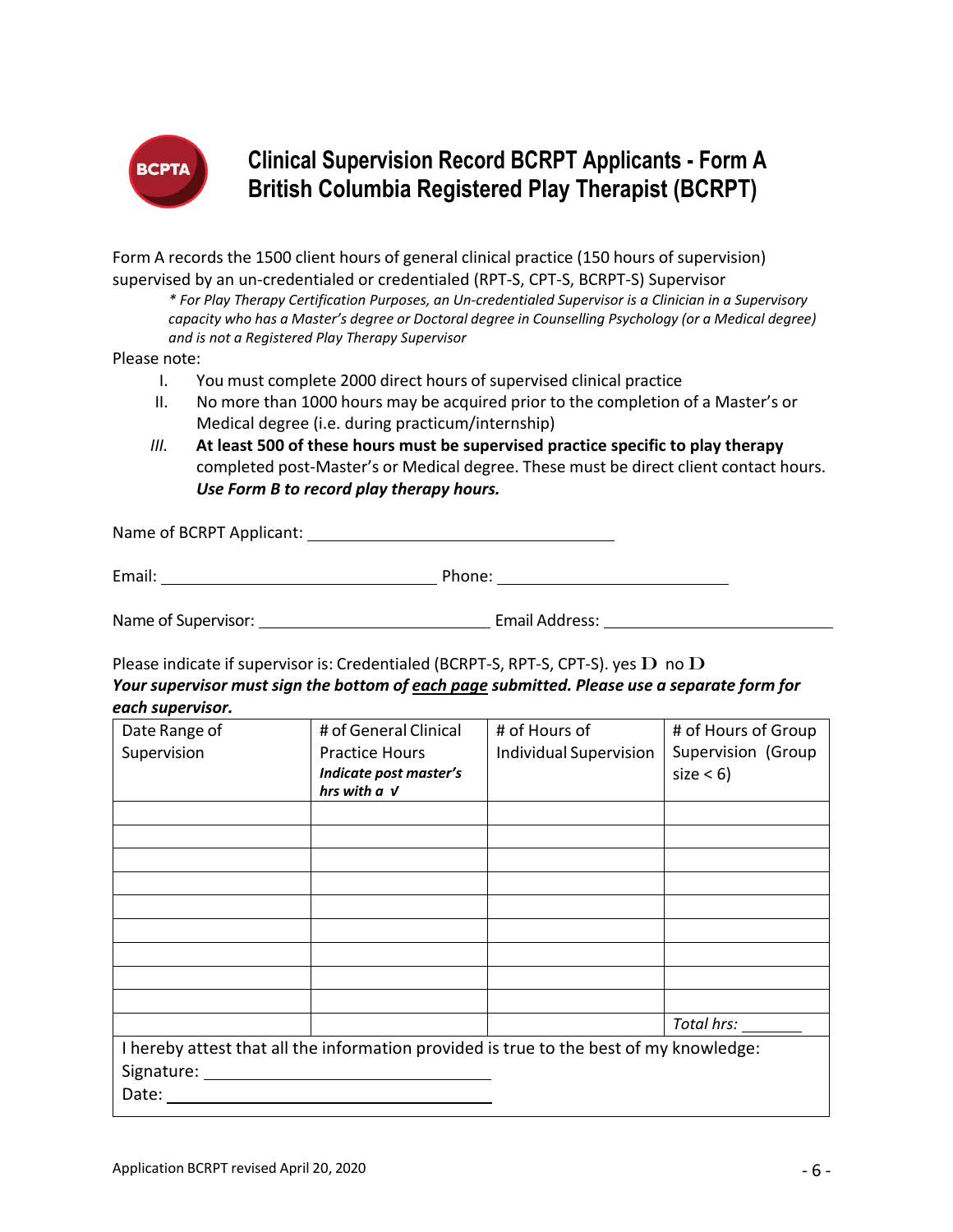

**Play Therapy Clinical Supervision Record BCRPT Applicants - Form B British Columbia Registered Play Therapist (BCRPT)**

For the Total 500 client hours (50 hours of supervision) of play therapy

- o A minimum of 200 client hours (20 hours of supervision) **must** be supervised by a credentialed play therapy supervisor (BCRPT-S, RPT-S, CPT-S) with the following stipulations:
	- At least 10 of these supervision hours need to be 1:1
	- A minimum of 10 hours of supervision must be by the same credentialed supervisor
	- Up to 20 hours can be group supervision with the group being no larger than 6
- $\circ$  The remaining 300 client hours (30 hours of supervision) may be supervised by an uncredentialed supervisor (=a Clinician in a supervisory role who has a Master's or Doctoral degree in counselling Psychology or a medical degree)

Name of BCRPT Applicant:

Email: Phone: Phone: Phone: Phone: Phone: Phone: Phone: Phone: Phone: Phone: Phone: Phone: Phone: Phone: Phone: Phone: Phone: Phone: Phone: Phone: Phone: Phone: Phone: Phone: Phone: Phone: Phone: Phone: Phone: Phone: Phone

Name of Supervisor: Email Address:

Please indicate if supervisor is: Credentialed (BCRPT-S, RPT-S, CPT-S). yes  $\bf{D}$  no  $\bf{D}$ 

### *Your supervisor must sign the bottom of each page submitted. Please use a separate form for each supervisor.*

| Date Range of<br>Supervision | # of Play Therapy<br>Hours                                                             | # of Hours of<br>Individual Play<br><b>Therapy Supervision</b>     | # of Hours of Group<br>Play Therapy<br><b>Supervision (Group</b><br>$size < 6$ ) |
|------------------------------|----------------------------------------------------------------------------------------|--------------------------------------------------------------------|----------------------------------------------------------------------------------|
|                              |                                                                                        |                                                                    |                                                                                  |
|                              |                                                                                        |                                                                    |                                                                                  |
|                              |                                                                                        |                                                                    |                                                                                  |
|                              |                                                                                        |                                                                    |                                                                                  |
|                              |                                                                                        |                                                                    |                                                                                  |
|                              |                                                                                        |                                                                    |                                                                                  |
|                              |                                                                                        |                                                                    |                                                                                  |
|                              |                                                                                        |                                                                    |                                                                                  |
|                              |                                                                                        |                                                                    |                                                                                  |
|                              |                                                                                        |                                                                    |                                                                                  |
|                              |                                                                                        |                                                                    |                                                                                  |
|                              |                                                                                        | Total hrs: ___________   Total hrs: _________   Total hrs: _______ |                                                                                  |
|                              | I hereby attest that all the information provided is true to the best of my knowledge: |                                                                    |                                                                                  |
|                              |                                                                                        |                                                                    |                                                                                  |
|                              |                                                                                        |                                                                    |                                                                                  |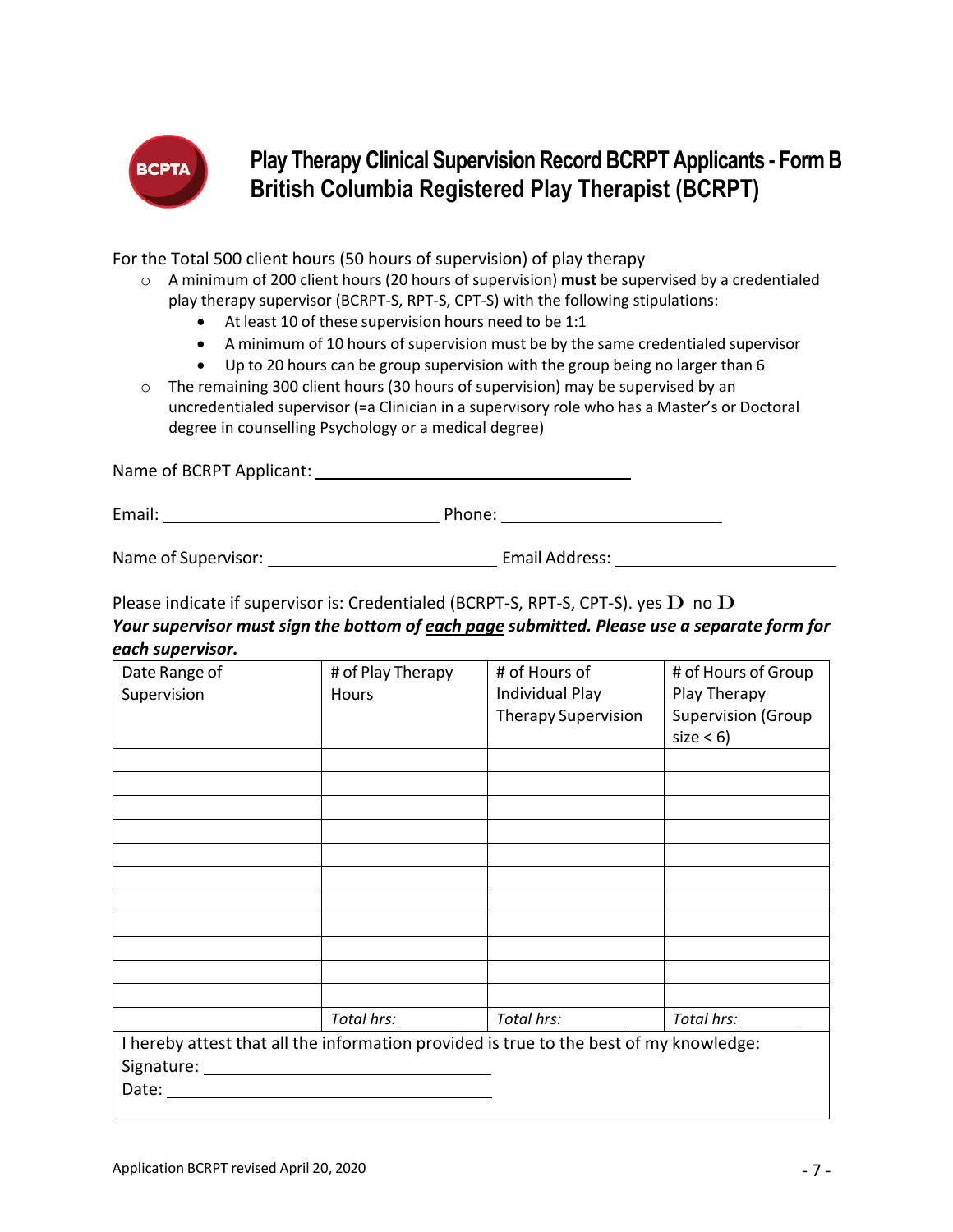

# **References from Credentialed (BCRPT-S, RPT-S, CPT-S) Supervisor British Columbia Registered Play Therapist (BCRPT)**

This is a confidential reference. Please give this to your Supervisor and advise him/her/them to return the completed form directly to:

| <b>BC Play Therapy Association</b>                    |                         |
|-------------------------------------------------------|-------------------------|
| PO Box 19009 4th Ave Post Office                      |                         |
| Vancouver, BC                                         |                         |
| <b>V6K4R8</b>                                         |                         |
| certification@bcplaytherapy.ca                        |                         |
| Name of BCRPT Candidate:                              |                         |
| Number of years you have known the Candidate's work:  |                         |
| Hours of direct clinical supervision provided by you: |                         |
| Individual:                                           | Group: $($ # in group): |

Any BCRPT, RPT, CPT Supervisor providing ten (10) or more hours of supervision must observe at least one play therapy session of the supervisees clinical work during this time frame. This can be through live or video observation.

Please confirm that this requirement has been met:  $D$  Yes  $D$  No

On the scale below, rate the candidate's overall abilities as a Play Therapist D Excellent D Very Good D Good D Fair D Poor

To the best of your knowledge, does the candidate have adequate knowledge of child development and play therapy theory and techniques to be recommended without reservation?

 $\mathbf D$  Yes  $\mathbf D$  No If no, please explain:

Would you recommend the candidate as a therapist to others and their children?  $D$  Yes  $D$  No If no, please explain: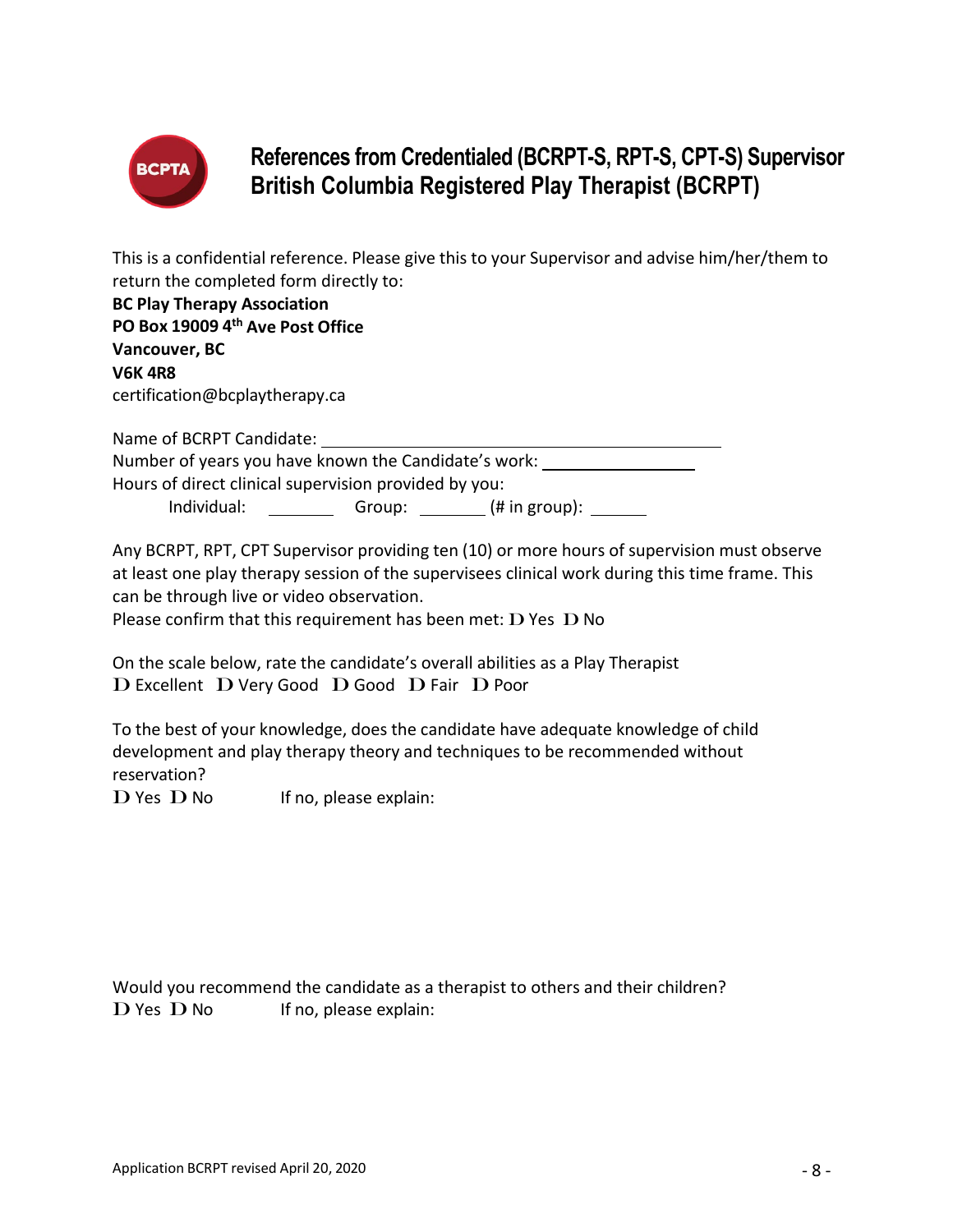Please describe the candidate's strengths as a Play Therapist:

Please describe the candidate's areas for growth as a Play Therapist:

Other comments:

|  | Thank you for your assistance! |  |  |  |  |  |
|--|--------------------------------|--|--|--|--|--|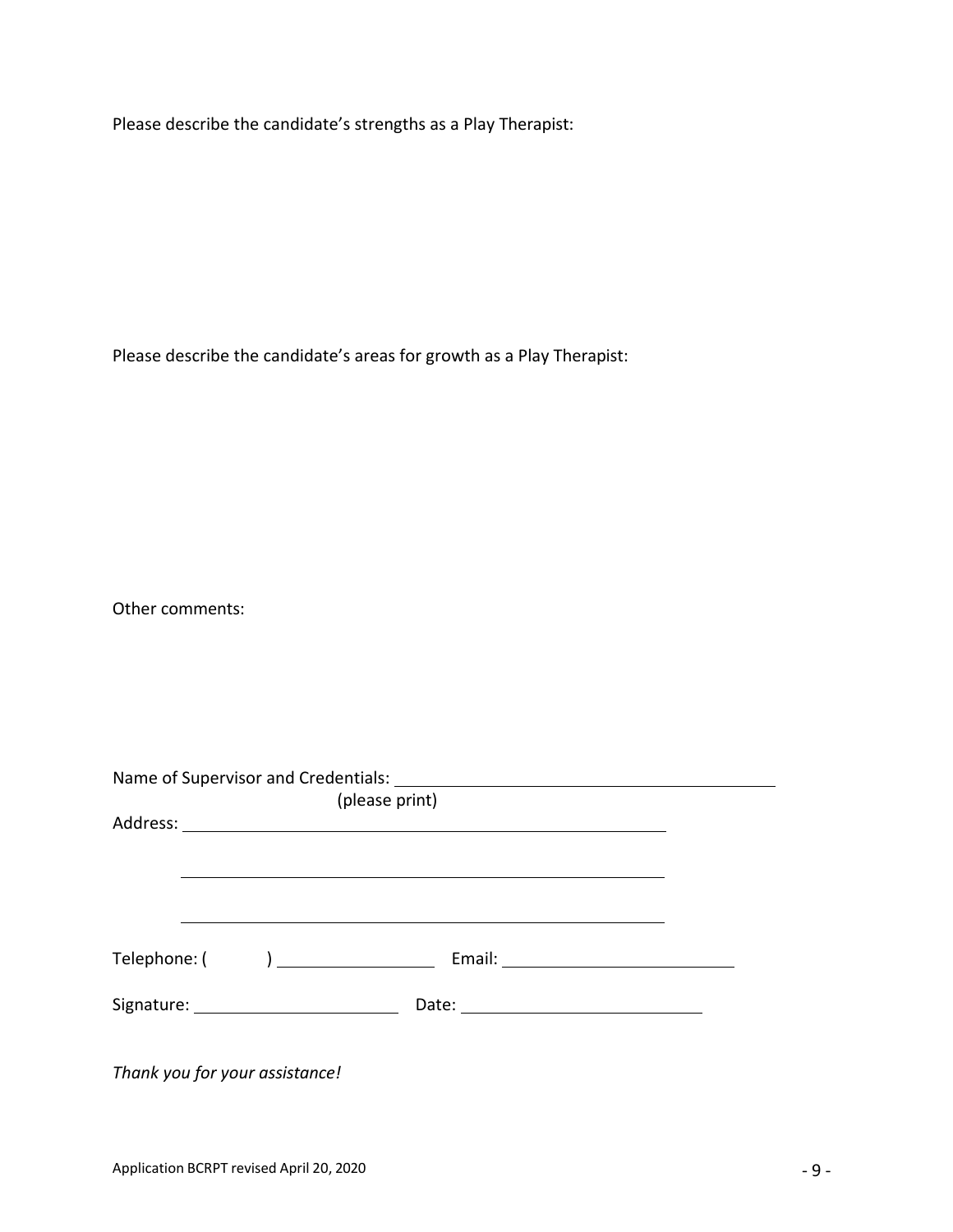

## **Credentialing Application British Columbia Registered Play Therapist (BCRPT)**

The membership category of British Columbia Registered Play Therapist is a specialized category of membership (professional) in the British Columbia Play Therapy Association (BCPTA)

Please do not submit originals as all materials will be shredded once the application has been processed. Make a copy of the completed application for your records. You may attach additional pages if more space is required but please send only materials requested with the application.

Upon approval of this application, a certificate will be provided by the British Columbia Play Therapy Association.

The non-refundable certification application fee of \$150 Canadian dollars covers the cost of processing the application, and if approved, the cost of issuing a certificate.

Renewal criteria (3 year cycle):

- You must continue to be a Professional member-in-good-standing of BCPTA (\$75.00 annual membership including renewal fee due June  $1<sup>st</sup>$  every year)
- 24 CE hours of play therapy training from a BCPTA approved provider are required every 3 year cycle at the time membership fees are due. A tracking form for these hours follows-please do not submit this form with your application.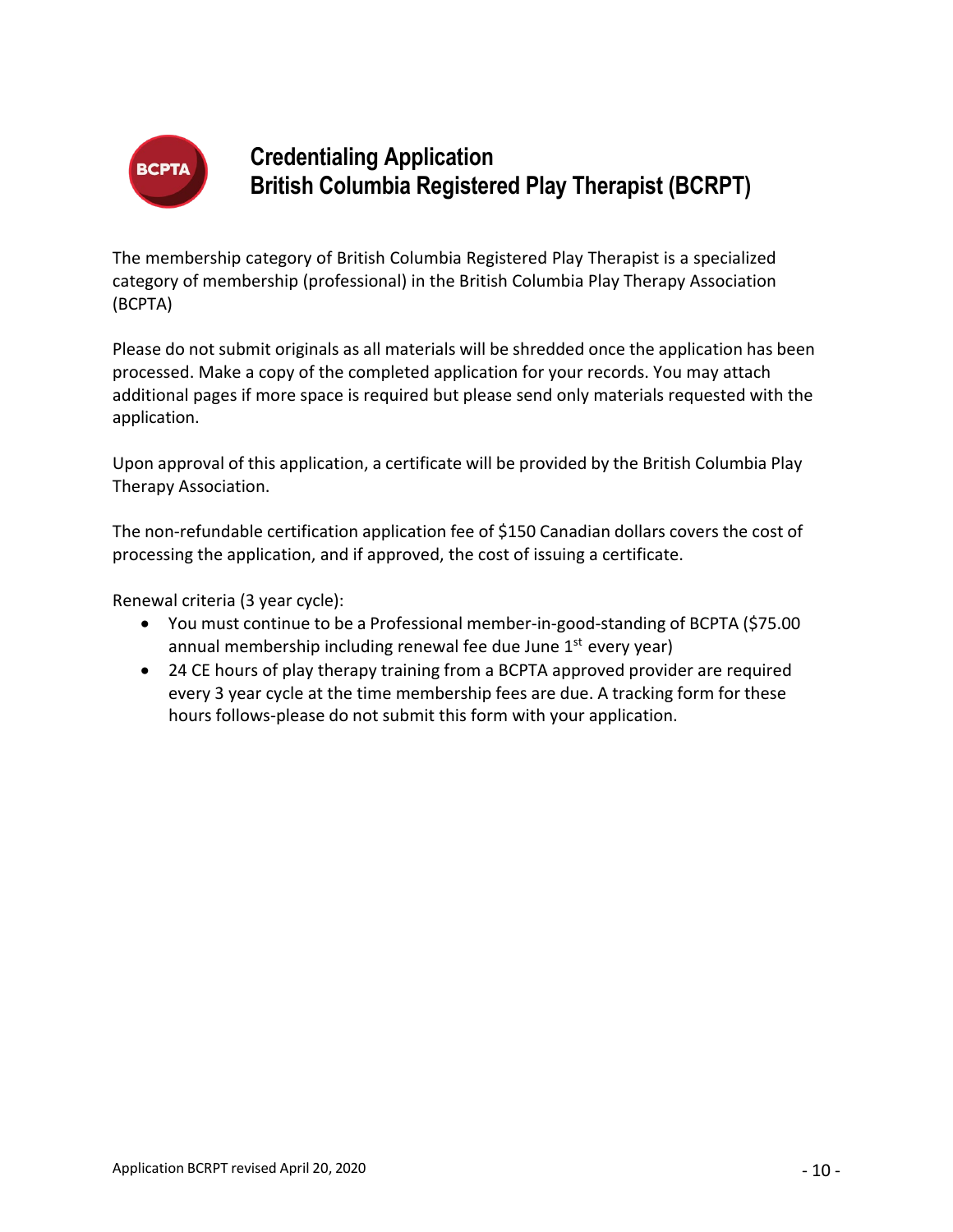

# **BCRPT CE Tracking Form British Columbia Registered Play Therapist (BCRPT)**

Year BCRPT registration obtained \_\_\_\_\_\_\_\_\_\_\_\_\_\_\_

24 CE hours of training are due in 3 years =

Proof of the CEs are due in June at membership renewal time.

*Please keep your certificates*.

| Workshop or Program Title | Sponsoring<br>Organization<br>(BCPTA,<br>CAPT, JI) | Number of<br>Hours.<br>Indicate<br>C=contact<br>NC=non-contact<br>hrs<br>(online) | Date(s)<br>course(s)<br>taken | *Indicate<br>BCPTA,<br><b>APT</b> or<br><b>CAPT CEUS</b> |
|---------------------------|----------------------------------------------------|-----------------------------------------------------------------------------------|-------------------------------|----------------------------------------------------------|
|                           |                                                    |                                                                                   |                               |                                                          |
|                           |                                                    |                                                                                   |                               |                                                          |
|                           |                                                    |                                                                                   |                               |                                                          |
|                           |                                                    |                                                                                   |                               |                                                          |
|                           |                                                    |                                                                                   |                               |                                                          |
|                           |                                                    |                                                                                   |                               |                                                          |
|                           |                                                    |                                                                                   |                               |                                                          |
|                           |                                                    |                                                                                   |                               |                                                          |
|                           |                                                    |                                                                                   |                               |                                                          |
|                           |                                                    |                                                                                   |                               |                                                          |
|                           |                                                    |                                                                                   |                               |                                                          |
|                           |                                                    |                                                                                   |                               | Total $hrs =$                                            |